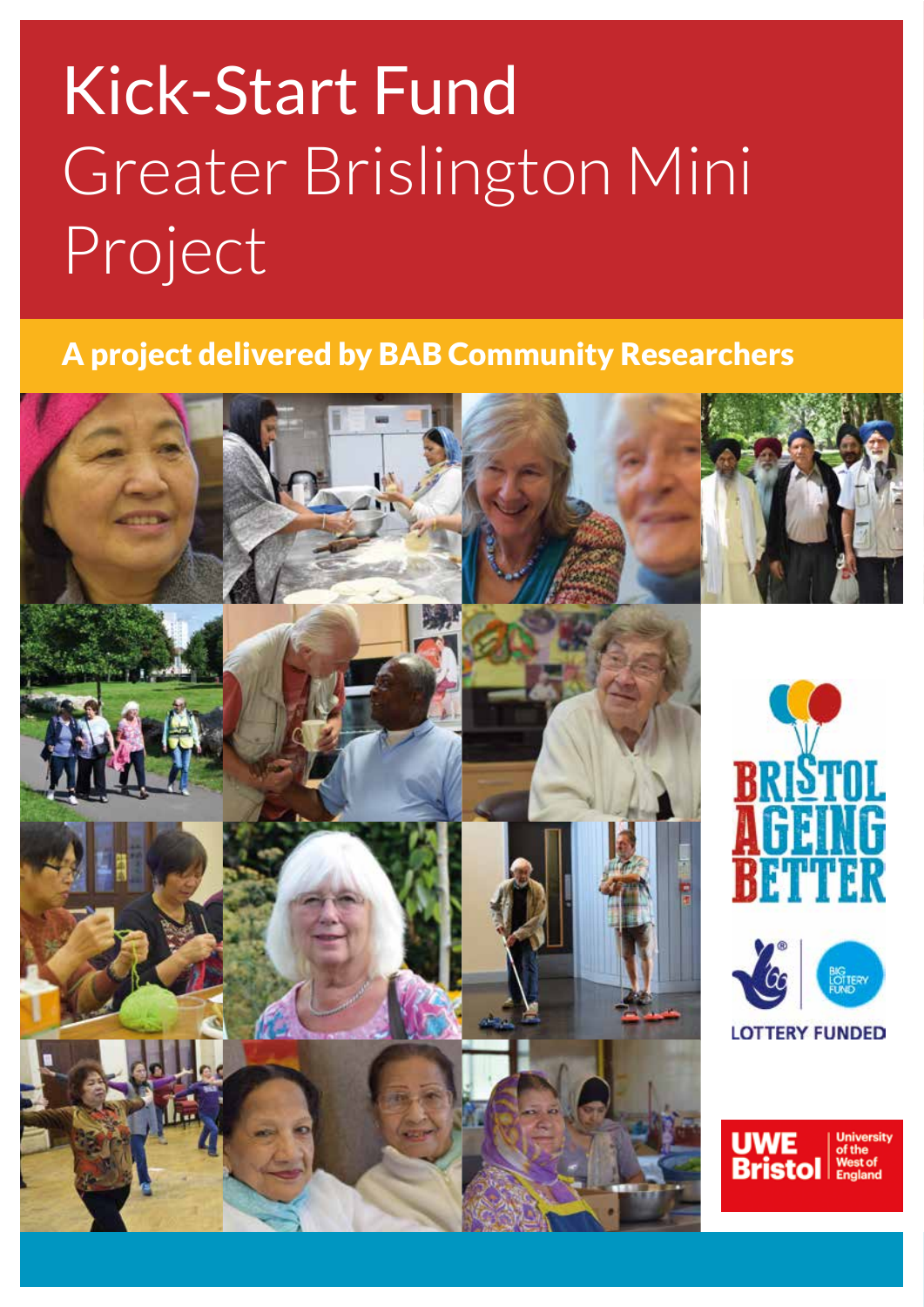

# Introduction

Bristol Ageing Better (BAB) is a partnership of individuals and organisations working together to reduce isolation and loneliness among older people in Bristol, a city in the Southwest of the UK. The partnership is led by Age UK Bristol and funded by the Big Lottery Fund as part of their Fulfilling Lives: Ageing Better programme. The BAB programme aims to reduce isolation and loneliness in older people in Bristol through commissioning projects across the city. Further details on the programme are available at www.bristolageingbetter.org.uk

BAB work locally with an evaluation team from the University of the West of England (UWE). The Community Research Group is a key aspect of the BAB evaluation. The BAB Community Researchers (CRs) are a group of volunteers aged over 50 who meet regularly and work with the UWE team to evaluate and support BAB commissioned projects. We aim to adopt co-production principles as a way of meaningfully including older people in the research process. In the early stages of the evaluation UWE and the CRs have selected specific areas of Bristol to understand the local assets that might contribute towards supporting older people. Our initial assessment of local grant funding, community activity and local needs indicated that Greater Brislington should be one area of focus.

#### **Overview of Greater Brislington**

Brislington lies to the southeast of the City of Bristol. The area is very mixed consisting of residential housing, primary and secondary schools, churches, industrial units, large supermarkets, retail parks, a small number of independent shops and green spaces. Much of the residential property is terraced housing and stone villas built during the Victorian period or early twentieth century. In addition, the housing in Brislington includes 1930s style bay windowed houses, a relatively small number of detached houses, as well as some social housing situated in areas such as St Anne's, Hungerford Road and Broomhill. Brislington is a popular place to live, especially as many other areas in Bristol are often unaffordable. Greater Brislington has two polling districts, Brislington East and Brislington West (see Greater Brislington Report, May 2016, Christine Crabbe).

### **The Greater Brislington Project**

This project was primarily a desk bound initial profile of Greater Brislington covering the area, wards, councillors (after the May 2016 elections), key neighbourhood partnership staff and voluntary groups. Two community researchers were involved in the project. The two researchers produced a spreadsheet identifying approximately seventy-three organisations from searching the Internet, notice boards, and cards in shop windows. In May 2016 a report was produced.

### Contents

| <b>Introduction</b>            | 3  |
|--------------------------------|----|
| <b>The Greater Brislington</b> |    |
| <b>Mini Project</b>            | 5  |
| <b>Notes</b>                   | 11 |

Members of the Bristol Ageing Better Community Researcher Group undertook the research that underpinned this report. Christine Crabbe, a BAB Community Researcher, led on the writing of the report ... with support from Mike Kimber, Anne Jensen and Christopher Orlik. The Community Researchers were supported by Mat Jones, Jenny Barke, Richard Kimberlee, Robin Means and Naomi Woodspring from UWE Bristol. Additional support was provided by Bianca Rosetti, Alex Mills, Ruth Richardson and Adam Rees of the BAB central team.

For further details, contact Matthew.jones@uwe.ac.uk Jenny.Barke@uwe.ac.uk bab@ageukbristol.org.uk

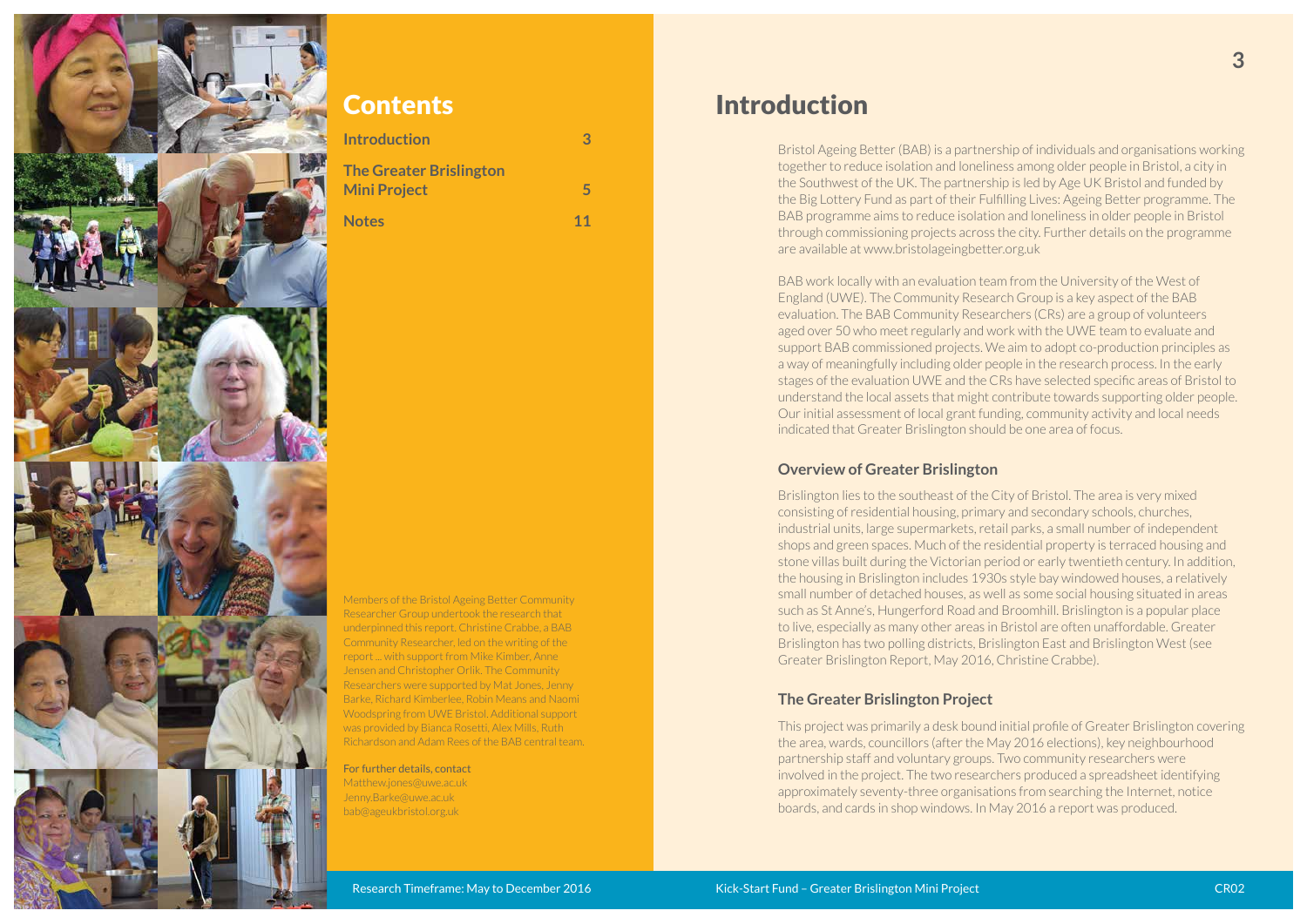**4 5** Brislington: residential housing, primary and secondary schools, churches, industrial units, large supermarkets, retail parks, a few independent shops and green spaces.<br>The Greater Brislington Mini Project



Resources were not available to undertake a full asset map of Greater Brislington. However, Bristol Ageing Better identified ten smaller community groups from the seventythree organisations listed on the Greater Brislington spreadsheet produced by the two researchers for a personal visit to gain a better understanding of the following:

- What do the community groups do in practice?
- What level of awareness do the community groups identified have of Bristol Ageing Better in general?
- What awareness do the community groups identified have of the Kick-Start scheme?

*The last point was of particular interest as no applications for Kick-Start funding came from Greater Brislington in the first two rounds of the scheme.*

sample of ten community groups operating in Greater Brislington chosen from

in general, the availability of small grant funding in Bristol, and about the Kick-



- 1) To collect information about the 'offer' (Kick-Start) to older people from a the initial scoping.
- 2) To ascertain the level of knowledge of these groups about Bristol Ageing Better start scheme in particular.
- 3) To identify the sample community groups' perspective on how Bristol Ageing Better could improve their engagement with community groups in Greater Brislington.
- 4) To ascertain the sample community groups views on barriers to social participation and engagement faced by older people in Greater Brislington.

### **Aims: Gain an enhanced appreciation of how best to support the capacity of the Third Sector in Greater Brislington to engage with**

**Bristol Ageing Better.**

### **Objectives**

 $\circledcirc$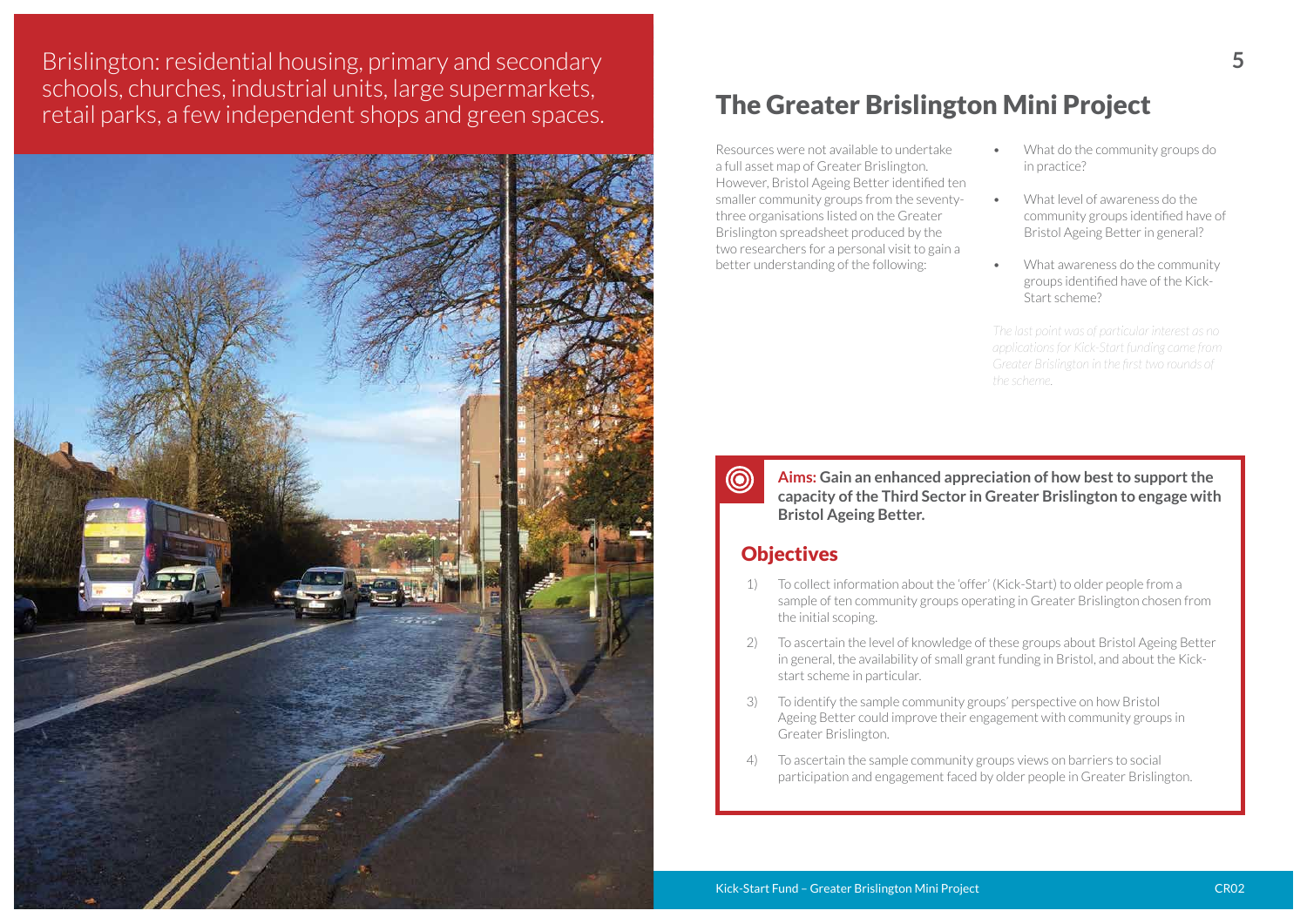

#### **Outputs**

- i) A short report outlining the extent of the present engagement of these groups with Bristol Ageing Better and what Bristol Ageing Better might be able to do to enhance this situation.
- ii) Mini profiles of the 10 community groups to be available to the provider covering community development in this area (and also to be made available to the Well Aware website).

# **Methodology**

Three community researchers were recruited to work on the Greater Brislington mini project. The researchers met together to formulate a plan of action and a fourth community researcher subsequently joined the group. The four community researchers allocated the ten community groups identified from the Greater Brislington spreadsheet between them and telephoned or emailed the community groups to arrange appointments and visits. The audit tool for Greater Fishponds was to be used, but with modifications to meet the objectives of the Greater Brislington project.

However, in some cases, the audit tool was unhelpful because it was impossible to conduct a structured interview; therefore, the approach taken was to ask questions in a friendly, informal, chatty and random way to try meet the objectives. The six community groups interviewed were: a conservation society; a drama group; organisers from two churches offering a range of activities from bingo to lunch clubs; a camera club; and a tea club held at a community centre. The women's institute were contacted but did not respond. Due to time constraints three organisations were not interviewed.



### **Timescale**

August 2016: agree which community researchers will be involved in this mini project and confirm the audit tool.

September to October 2016: carry out interviews with the ten community groups.

November to December 2016: collate data and produce a 2,000 to 3,000 word report on the findings.



# … organisers from two churches offered a range of activities from bingo to lunch clubs …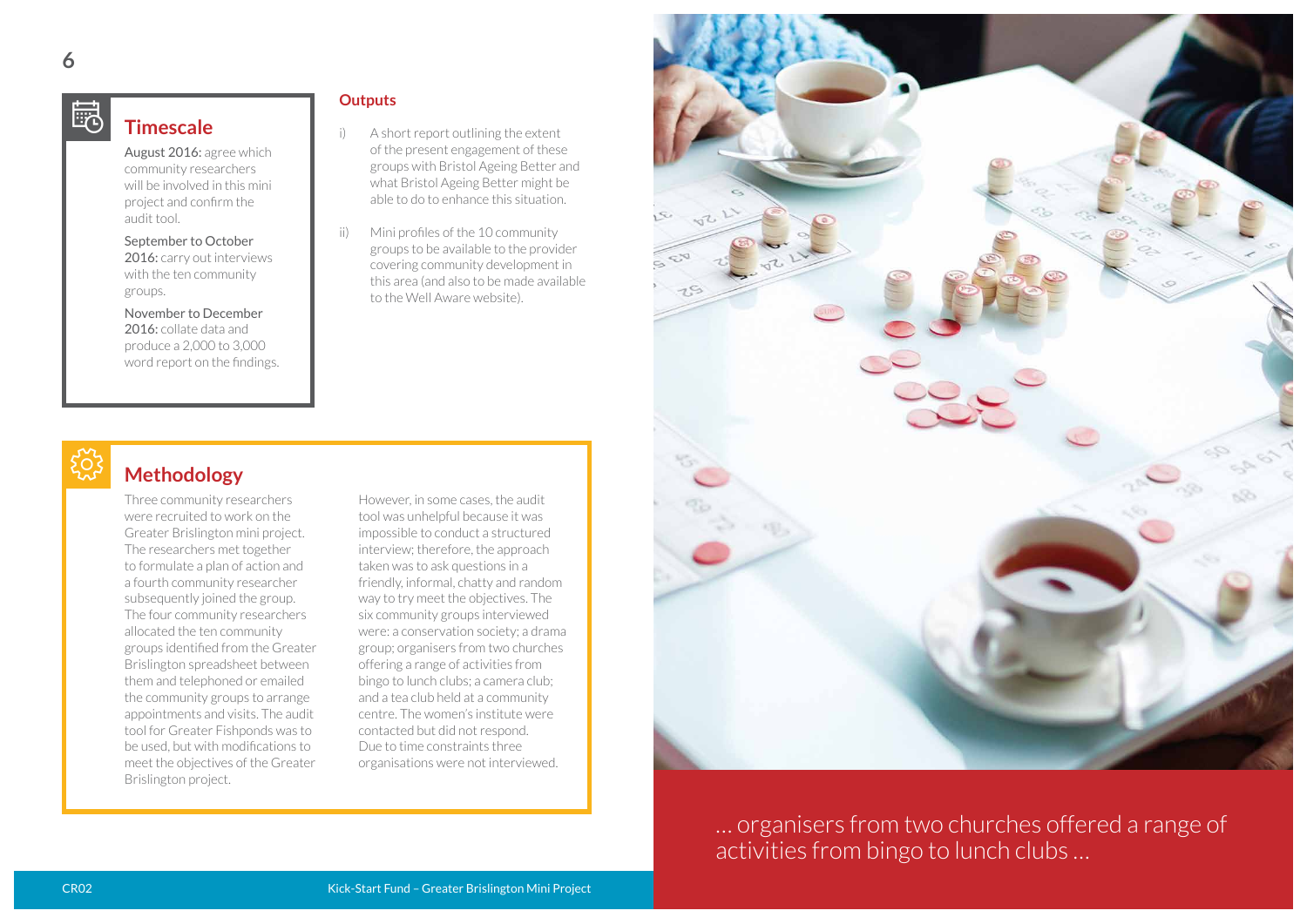#### **Contacts and interviews**

The Greater Brislington community researchers contacted seven of the ten community groups, which resulted in five interviews. One of the people interviewed represented two community groups. In addition, it was difficult to obtain a response from one of the groups identified despite telephoning and sending texts.

The organiser on more than one occasion promised the relevant person would return the call, would call back at a particular time, or text the researcher.

In some cases, the researchers found the relevant person to talk to by a circuitous route, and it was necessary to telephone two or more persons before discovering the name and contact details of the person who could answer questions.

#### **Findings**

#### Bristol Ageing Better

Only one interviewee had any knowledge of Bristol Ageing Better and none of the interviewees had any knowledge of the Kick-Start Fund. One interviewee had heard of Bristol Ageing Better through the neighbourhood partnership coordinator.

#### Other Funding

One of the organisations in the sample of ten had made use of the Greater Brislington Partnership Well Being grants to buy equipment whilst another organisation had applied to the John James Foundation and Bristol City Council for funding. Rotary International was also mentioned as a possible source of funding by another group.

#### How could Bristol Ageing Better engage with the community?

Publicity in the form of posters and leaflets would be helpful to distribute to community groups and pin on notice boards. It would also be helpful to co-ordinate interviews so that even if the Kick-Start deadline for applications had passed the Kick-Start information remained on the website. At the time of the interviews community researchers did not know the date of the next round of applications, or when the information will be available. In addition, at the time of the interviews information about Kick-Start and the downloadable application forms were not available on the website. Therefore, researchers were unable to direct the interviewees to the website for more information. (Subsequently this information was made available, the website updated, and leaflets produced.)

#### **Barriers to social participation**

#### Finance

One interviewee discussed the struggle experienced with finances to keep their club going. This club provided an afternoon meeting playing bingo with a cup of tea and companionship. The organisers of the club felt that the hall rent for this activity was high, insurance expensive, and a fee was charged for the use of the kitchen. The club kept the subs as low as possible as many of the members are managing on their pension, therefore the club is struggling on the barest minimum. Consequently, they do not have money for extras such as day trips, something the organisers would like to arrange. Many of the people attending this club had health and mobility problems. An affordable venue to hold a club for small groups seems to be

a difficulty in the area, particularly as three local halls had closed. Researchers were advised that one venue had been sold, one possible venue was used as a school and another possible venue used as a nursery. In contrast, an organisation centred round the popular hobby of photography is thriving; their members are mostly over 60 and come from Brislington and other areas in Bristol and beyond. They have received occasional help to purchase equipment, but appear to manage with the subscriptions paid from members. Although, to make the club affordable for people there is a sliding scale of subs for the waged, unwaged and families.\* It seems that whilst some community groups need occasional help perhaps to buy a piece of equipment for their club, other groups need more ongoing help to pay for everyday needs such as rent hire, insurance, or transport for those with mobility problems to continue.

#### **Transport**

The day the community researchers visited the bingo group its numbers were down because the Dial a Ride transport had not turned up despite having been booked so some members could not get to the club. The lady who runs the club talked to the researchers about a trip she organised for her members with a coach company, but to get home from the drop-off point required an expensive taxi ride which some of her members could not afford. Another organisation mentioned that there were problems with the frequency of the local bus (No.36) and yet another group stated that some older people could not get to the activity because of transport.

#### Facilities

Two researchers visited a community centre. This is a large building in the middle of social housing. The interviewee runs a coffee morning for older people in the building. The community centre in past years was used extensively as a church as well as other activities. The community centre now seems to be in decline. There are no shops nearby, although the centre is situated on the road to a large school academy. The kitchen did not have a cooker or microwave, but tea and coffee is made using a kettle. The community centre has a social club upstairs with a bar, which is hired out and advertised on the internet. Members of the social club upstairs have to live within one mile of the centre, although the organisers are thinking of widening this. The large room downstairs accommodates over one hundred people, the organiser would like to use the room for a GP surgery as the nearest GP is a bus ride away and buses can be a problem. The interviewee mentioned that he was very happy to welcome the Muslim faith group from another area in Bristol who hire a room downstairs, which brings in useful income.

#### Publicity

The community centre only has a notice board outside the building to publicise events and something bright, attractive and colourful might help. The organiser of the community centre runs a coffee morning for older people, but only six people attend and there was difficulty in getting people to come along.



\* The community centre now seems to be in decline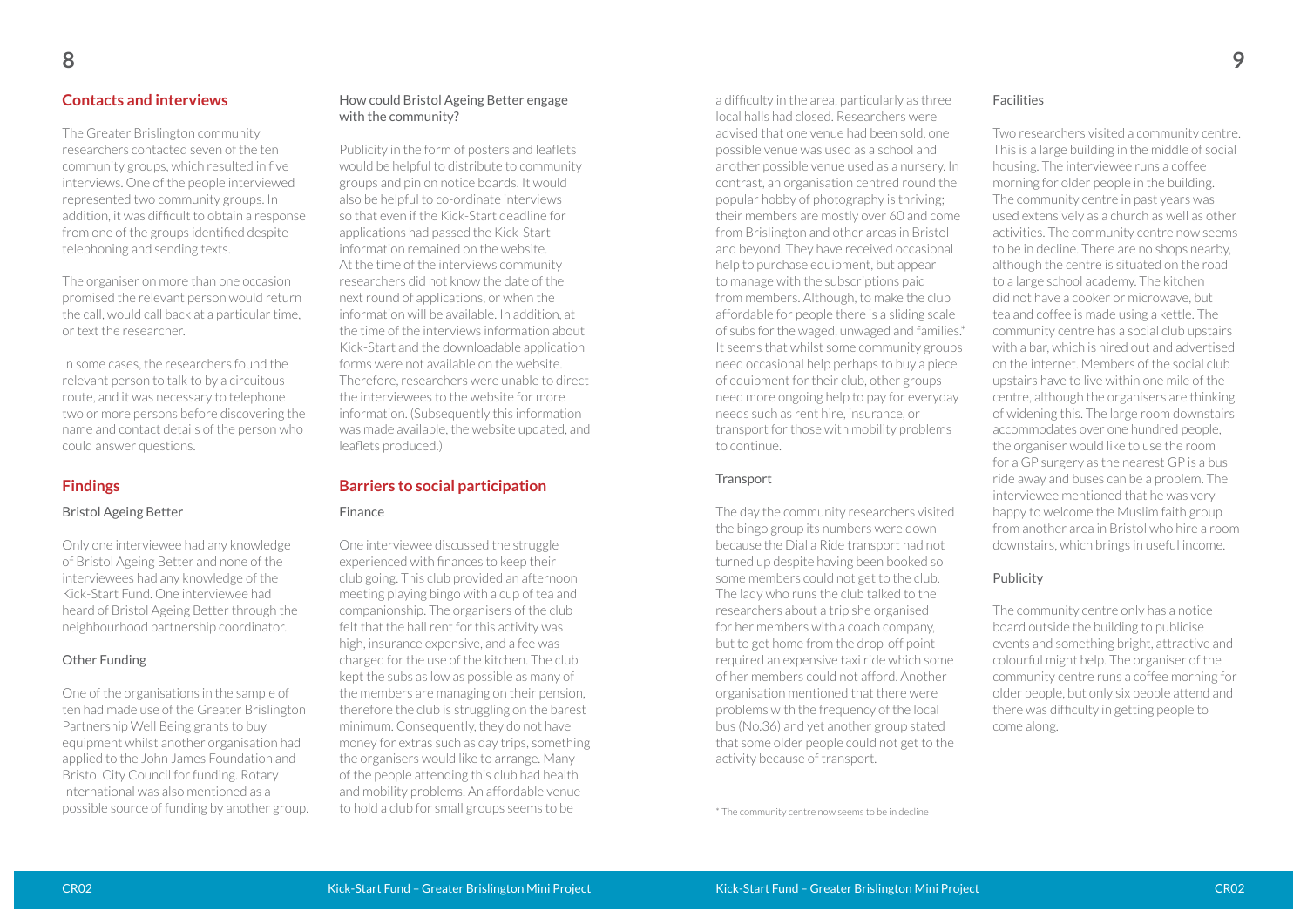### **11**



This was mentioned by the bingo club as a difficulty, the researchers were told that people who had been running a lunch club felt that as they were getting older they could no longer carry on and there is no-one to take over so the activity had to close.

#### **Summary**

Although ten groups were listed for sampling, seven groups were contacted and six gave interviews. One organisation was unresponsive. The reason for the unresponsiveness was probably because this was a national organisation run for women of all ages and perhaps they may have their own means of funding and consequently not so interested in Kick-Start. One of the community groups centred on a photographic hobby had an average attendance of forty people meeting in the evenings. They had a membership of around sixty and although this club was not specifically for older people most people who use it are older. In contrast, the drama group was in decline, they had a membership aged from thirteen to eighty, the teens and twenties had dropped off and most people were older. The level of knowledge about Bristol Ageing Better in the community groups interviewed is low or non-existent, some groups mentioned other funding, but none mentioned Kick-Start. More publicity about Bristol Ageing Better could be provided to small community groups for local notice boards in churches and halls to publicise Kick-Start and Bristol Ageing Better. Researchers were able to give one of the groups a general leaflet about Bristol Ageing Better and as a result the Bristol Ageing Better office was contacted for help.

Volunteers **Note**  $\blacksquare$  As mentioned transport is a problem for  $\blacksquare$ organisers of older people's community groups and this goes hand in hand with funding. If people cannot get to an activity the subs will be reduced and the activity may be in danger of closing. Halls have closed in the Greater Brislington area over the last few years and for some clubs the cost of rent and insurance is expensive. Lunch clubs appear popular but one of the lunch clubs had to close because there was no one to take over running of the club

### **Notes**